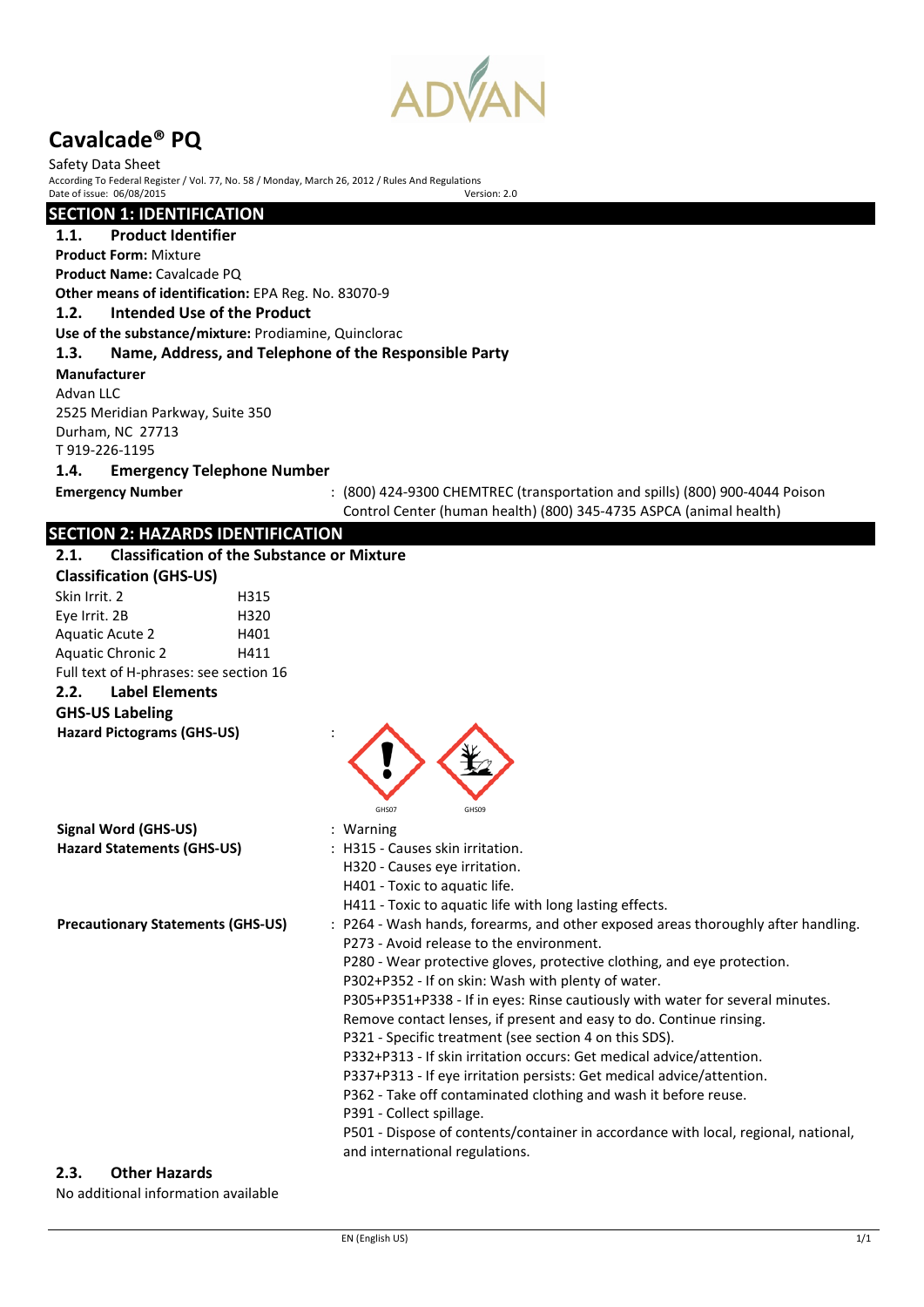Safety Data Sheet

According to Federal Register / Vol. 77, No. 58 / Monday, March 26, 2012 / Rules and Regulations

# **2.4. Unknown Acute Toxicity (GHS-US)**

~12% of the mixture consists of ingredient(s) of unknown acute toxicity. of the mixture consists of ingredients of unknown acute toxicity.

# **SECTION 3: COMPOSITION/INFORMATION ON INGREDIENTS**

# **3.1. Substance**

# Not applicable

# **3.2. Mixture**

| <b>Name</b>                                                             | <b>Product Identifier</b> | %     | <b>Classification (GHS-US)</b>                                                                 |
|-------------------------------------------------------------------------|---------------------------|-------|------------------------------------------------------------------------------------------------|
| 8-Quinolinecarboxylic acid, 3,7-dichloro-                               | (CAS No) 84087-01-4       | 32.5  | Not classified                                                                                 |
| 1,3-Benzenediamine, 2,6-dinitro-N1,N1-<br>dipropyl-4-(trifluoromethyl)- | (CAS No) 29091-21-2       | 32.5  | Skin Irrit. 2, H315<br>Eye Irrit. 2B, H320<br>Aquatic Acute 1, H400<br>Aquatic Chronic 1, H410 |
| Kaolin                                                                  | (CAS No) 1332-58-7        | $20$  | Not classified                                                                                 |
| Silica, amorphous, precipitated and gel                                 | (CAS No) 112926-00-8      | $<$ 1 | Not classified                                                                                 |
| Full text of H-phrases: see section 16                                  |                           |       |                                                                                                |

# **SECTION 4: FIRST AID MEASURES**

# **4.1. Description of First Aid Measures**

**First-aid Measures General**: Never give anything by mouth to an unconscious person. If you feel unwell, seek medical advice (show the label where possible).

**First-aid Measures After Inhalation**: When symptoms occur: go into open air and ventilate suspected area.

**First-aid Measures After Skin Contact**: Remove contaminated clothing. Drench affected area with water for at least 15 minutes. **First-aid Measures After Eye Contact**: Rinse cautiously with water for several minutes. Remove contact lenses, if present and easy to do. Continue rinsing.

**First-aid Measures After Ingestion**: Rinse mouth. Do NOT induce vomiting. Obtain emergency medical attention. IF SWALLOWED: Immediately call a POISON CENTER or doctor/physician.

# **4.2. Most important symptoms and effects, both acute and delayed**

**Symptoms/Injuries:** Causes skin irritation. Causes eye irritation. Effects of exposure (inhalation, ingestion or skin contact) to substance may be delayed.

**Symptoms/Injuries After Inhalation:** Dust of the product, if present, may cause respiratory irritation after an excessive inhalation exposure.

**Symptoms/Injuries After Skin Contact:** Redness, pain, swelling, itching, burning, dryness, and dermatitis.

**Symptoms/Injuries After Eye Contact:** Redness, pain, swelling, itching, burning, tearing, and blurred vision.

**Symptoms/Injuries After Ingestion:** Ingestion is likely to be harmful or have adverse effects.

**Chronic Symptoms:** None known.

# **4.3. Indication of Any Immediate Medical Attention and Special Treatment Needed**

If medical advice is needed, have product container or label at hand.

# **SECTION 5: FIRE-FIGHTING MEASURES**

# **5.1. Extinguishing Media**

**Suitable Extinguishing Media:** Alcohol foam, carbon dioxide, dry chemical, water spray, fog. Use extinguishing media appropriate for surrounding fire.

**Unsuitable Extinguishing Media:** Do not use a heavy water stream. A heavy water stream may spread burning liquid.

### **5.2. Special Hazards Arising From the Substance or Mixture**

**Fire Hazard:** Not considered flammable but may burn at high temperatures.

**Explosion Hazard:** Product is not explosive.

**Reactivity:** Hazardous reactions will not occur under normal conditions.

### **5.3. Advice for Firefighters**

**Firefighting Instructions:** Exercise caution when fighting any chemical fire.

**Protection During Firefighting:** Do not enter fire area without proper protective equipment, including respiratory protection. **Other Information:** Do not allow run-off from fire fighting to enter drains or water courses. De-contaminate equipment or materials involved in pesticide fires.

# **SECTION 6: ACCIDENTAL RELEASE MEASURES**

# **6.1. Personal Precautions, Protective Equipment and Emergency Procedures**

**General Measures**: Handle in accordance with good industrial hygiene and safety practice.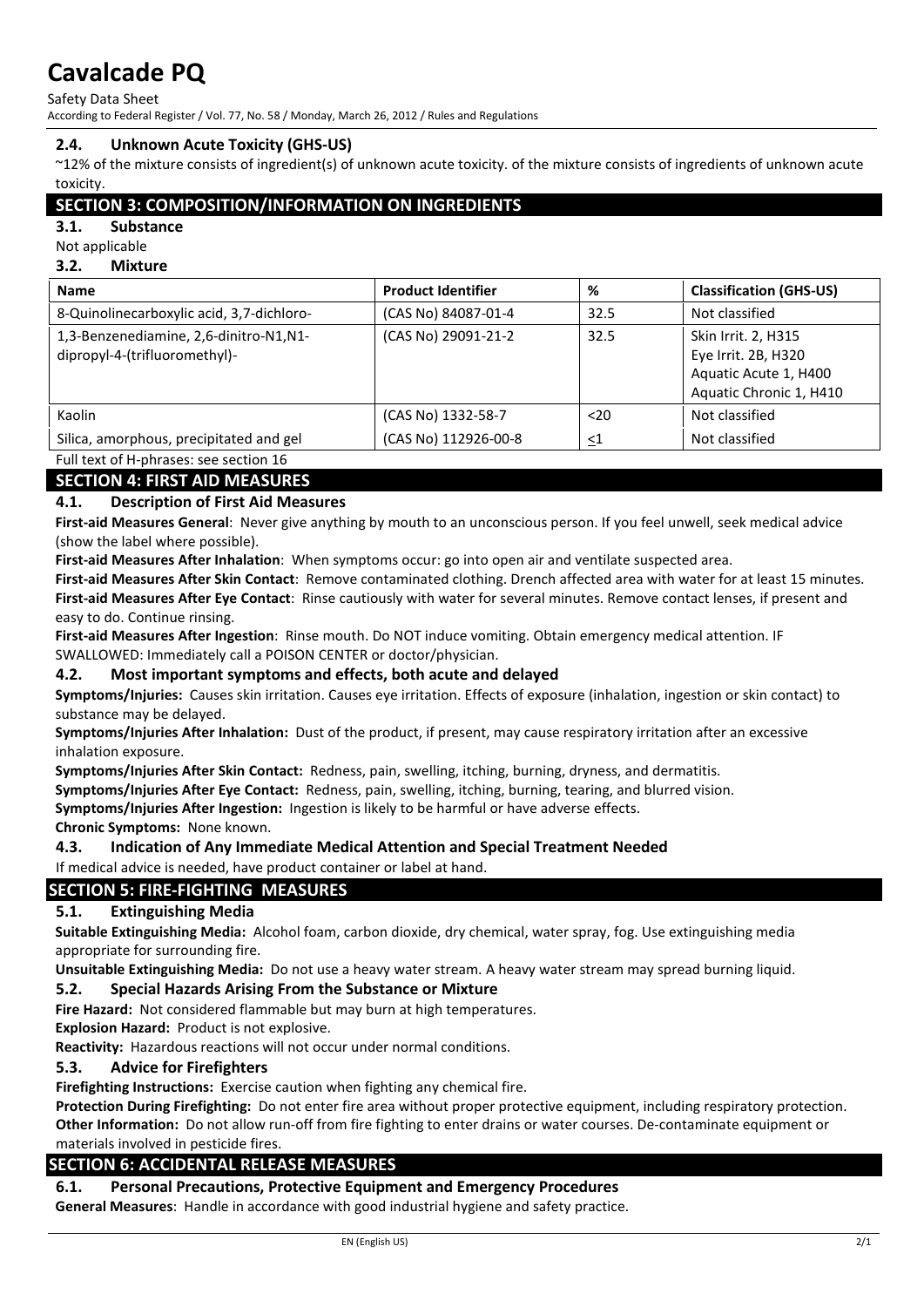Safety Data Sheet According to Federal Register / Vol. 77, No. 58 / Monday, March 26, 2012 / Rules and Regulations

# **6.1.1. For Non-emergency Personnel**

**Protective Equipment:** Use appropriate personal protection equipment (PPE).

**Emergency Procedures:** Evacuate unnecessary personnel. Evacuate unnecessary personnel.

# **6.1.2. For Emergency Responders**

**Protective Equipment:** Equip cleanup crew with proper protection. Use appropriate personal protection equipment (PPE).

#### **Emergency Procedures:** Ventilate area. **6.2. Environmental Precautions**

Prevent entry to sewers and public waters.

# **6.3. Methods and Material for Containment and Cleaning Up**

**For Containment:** Avoid generation of dust during clean-up of spills. Contain and collect as any solid.

**Methods for Cleaning Up:** Collect spillage. Clean up spills immediately and dispose of waste safely.

# **6.4. Reference to Other Sections**

See heading 8, Exposure Controls and Personal Protection.

# **SECTION 7: HANDLING AND STORAGE**

# **7.1. Precautions for Safe Handling**

**Hygiene Measures:** Handle in accordance with good industrial hygiene and safety procedures. Wash hands and other exposed areas with mild soap and water before eating, drinking, or smoking and again when leaving work. Do not eat, drink or smoke when using this product.

# **7.2. Conditions for Safe Storage, Including Any Incompatibilities**

**Storage Conditions:** Store in a dry, cool and well-ventilated place. Keep container closed when not in use.

**Incompatible Products:** Strong acids. Strong bases. Strong oxidizers.

# **Storage Area:** Store locked up.

# **7.3. Specific End Use(s)**

Prodiamine, Fertilizer

# **SECTION 8: EXPOSURE CONTROLS/PERSONAL PROTECTION**

# **8.1. Control Parameters**

For substances listed in section 3 that are not listed here, there are no established exposure limits from the manufacturer, supplier, importer, or the appropriate advisory agency including: ACGIH (TLV), NIOSH (REL), or OSHA (PEL).

| Kaolin (1332-58-7) |                                     |                                                                               |  |
|--------------------|-------------------------------------|-------------------------------------------------------------------------------|--|
| <b>USA ACGIH</b>   | ACGH TWA (mg/m <sup>3</sup> )       | 2 mg/m <sup>3</sup> (particulate matter containing no asbestos and $\leq 1\%$ |  |
|                    |                                     | crystalline silica, respirable fraction)                                      |  |
| <b>USA ACGIH</b>   | ACGIH chemical category             | Not Classifiable as a Human Carcinogen                                        |  |
| <b>USA NIOSH</b>   | NIOSH REL (TWA) $(mg/m3)$           | 10 mg/m <sup>3</sup> (total dust)                                             |  |
|                    |                                     | 5 mg/m <sup>3</sup> (respirable dust)                                         |  |
| <b>USA OSHA</b>    | OSHA PEL (TWA) (mg/m <sup>3</sup> ) | 15 mg/m <sup>3</sup> (total dust)                                             |  |
|                    |                                     | 5 mg/m <sup>3</sup> (respirable fraction)                                     |  |

# **8.2. Exposure Controls**

**Appropriate Engineering Controls** : Emergency eye wash fountains and safety showers should be available in the immediate vicinity of any potential exposure. Ensure all national/local regulations are observed.

- **Personal Protective Equipment** : Protective goggles. Gloves. Dust formation: dust mask.
	-

| <b>Hand Protection</b>                             | : Wear chemically resistant protective gloves.                                                                                                    |
|----------------------------------------------------|---------------------------------------------------------------------------------------------------------------------------------------------------|
| <b>Eve Protection</b>                              | : Chemical goggles or safety glasses.                                                                                                             |
| <b>Skin and Body Protection</b>                    | : Use chemically protective clothing.                                                                                                             |
| <b>Respiratory Protection</b>                      | : Use a NIOSH-approved respirator or self-contained breathing apparatus whenever<br>exposure may exceed established Occupational Exposure Limits. |
| <b>Other Information</b>                           | : When using, do not eat, drink or smoke.                                                                                                         |
| <b>SECTION 9: PHYSICAL AND CHEMICAL PROPERTIES</b> |                                                                                                                                                   |
| 9.1.                                               | <b>Information on Basic Physical and Chemical Properties</b>                                                                                      |
| <b>Physical State</b>                              | : Solid                                                                                                                                           |
|                                                    |                                                                                                                                                   |

**Appearance** : Granular; Yellow.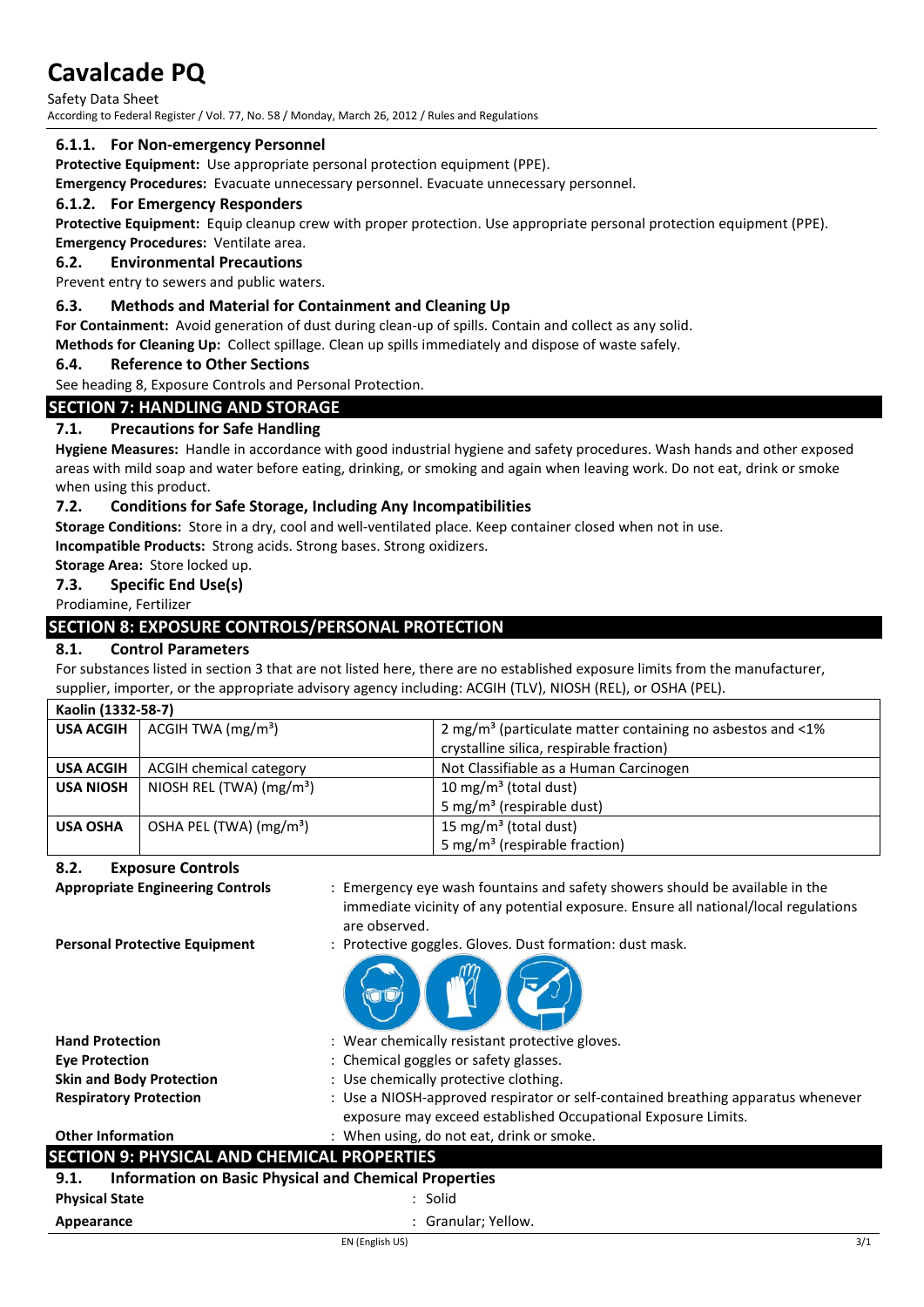Safety Data Sheet

According to Federal Register / Vol. 77, No. 58 / Monday, March 26, 2012 / Rules and Regulations

| Odor                                                                 | : No data available         |  |
|----------------------------------------------------------------------|-----------------------------|--|
| <b>Odor Threshold</b>                                                | : No data available         |  |
| рH                                                                   | : 4.21                      |  |
| <b>Evaporation Rate</b>                                              | : No data available         |  |
| <b>Melting Point</b>                                                 | : No data available         |  |
| <b>Freezing Point</b>                                                | : No data available         |  |
| <b>Boiling Point</b>                                                 | : No data available         |  |
| <b>Flash Point</b>                                                   | : No data available         |  |
| <b>Auto-ignition Temperature</b>                                     | : No data available         |  |
| <b>Decomposition Temperature</b>                                     | : No data available         |  |
| Flammability (solid, gas)                                            | : No data available         |  |
| <b>Vapor Pressure</b>                                                | : No data available         |  |
| <b>Relative Vapor Density at 20 °C</b>                               | : No data available         |  |
| <b>Relative Density</b>                                              | : Bulk Density: 0.57 @ 25°C |  |
| Specific gravity / density                                           | $: 36.4 \, lb/ft3$          |  |
| Solubility                                                           | : No data available         |  |
| <b>Partition Coefficient: N-Octanol/Water</b>                        | : No data available         |  |
| <b>Viscosity</b>                                                     | : No data available         |  |
| 9.2.<br><b>Other Information</b> No additional information available |                             |  |

**SECTION 10: STABILITY AND REACTIVITY**

**10.1. Reactivity:** Hazardous reactions will not occur under normal conditions.

**10.2. Chemical Stability:** Product is stable.

**10.3. Possibility of Hazardous Reactions:** Hazardous polymerization will not occur.

**10.4. Conditions to Avoid:** Direct sunlight. Extremely high or low temperatures.

**10.5. Incompatible Materials:** Strong acids. Strong bases. Strong oxidizers.

**10.6. Hazardous Decomposition Products:** Carbon oxides (CO, CO2). Nitrogen oxides.

# **SECTION 11: TOXICOLOGICAL INFORMATION**

# **11.1. Information On Toxicological Effects**

**Acute Toxicity:** Not classified

| Cavalcade PQ                                                                     |                            |  |
|----------------------------------------------------------------------------------|----------------------------|--|
| <b>LD50 Oral Rat</b>                                                             | > 5000 mg/kg               |  |
| <b>LD50 Dermal Rat</b>                                                           | > 5000 mg/kg               |  |
| <b>LC50 Inhalation Rat</b>                                                       | $>$ 2.06 mg/m <sup>3</sup> |  |
| 1,3-Benzenediamine, 2,6-dinitro-N1,N1-dipropyl-4-(trifluoromethyl)- (29091-21-2) |                            |  |
| LD50 Oral Rat                                                                    | > 5050 mg/kg               |  |
| <b>LD50 Dermal Rat</b>                                                           | > 5050 mg/kg               |  |
| <b>LC50 Inhalation Rat</b>                                                       | $> 0.231$ ppm              |  |
| 8-Quinolinecarboxylic acid, 3,7-dichloro- (84087-01-4)                           |                            |  |
| LD50 Oral Rat                                                                    | $2190$ mg/kg               |  |
| Kaolin (1332-58-7)                                                               |                            |  |
| <b>LD50 Oral Rat</b>                                                             | > 5000 mg/kg               |  |
| <b>LD50 Dermal Rabbit</b>                                                        | > 5000 mg/kg               |  |
| Skin Corrosion/Irritation: Causes skin irritation.                               |                            |  |
| pH: 4.21                                                                         |                            |  |
| Serious Eye Damage/Irritation: Causes eye irritation.                            |                            |  |
| pH: 4.21                                                                         |                            |  |
| <b>Respiratory or Skin Sensitization: Not classified.</b>                        |                            |  |

**Germ Cell Mutagenicity:** Not classified

**Carcinogenicity:** Not classified

| Silica, amorphous, precipitated and gel (112926-00-8) |  |  |
|-------------------------------------------------------|--|--|
| <b>IARC</b> group                                     |  |  |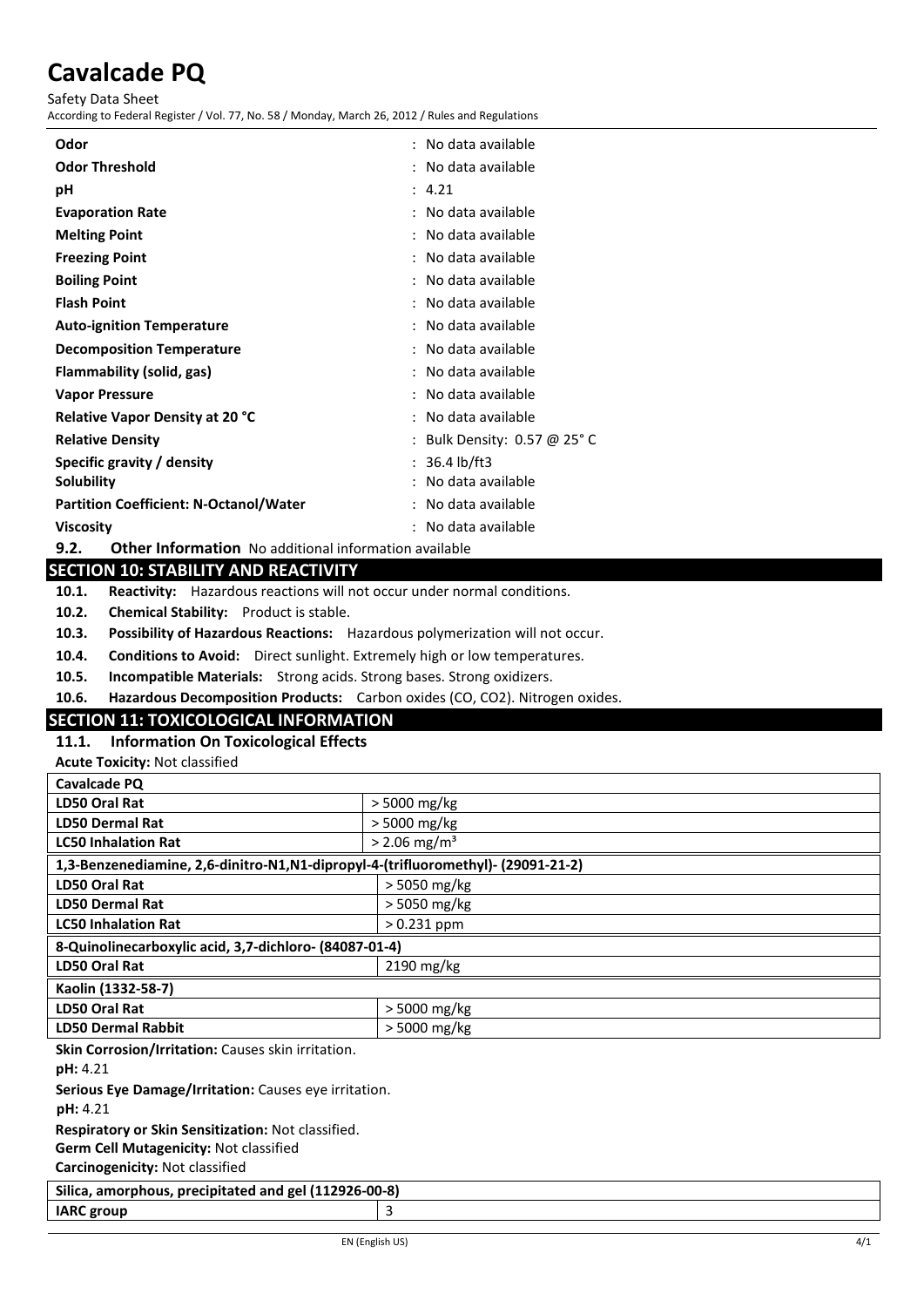Safety Data Sheet According to Federal Register / Vol. 77, No. 58 / Monday, March 26, 2012 / Rules and Regulations

#### **Reproductive Toxicity:** Not classified

**Specific Target Organ Toxicity (Single Exposure):** Not classified

### **Specific Target Organ Toxicity (Repeated Exposure):** Not classified

#### **Aspiration Hazard:** Not classified

**Symptoms/Injuries After Inhalation:** Dust of the product, if present, may cause respiratory irritation after an excessive inhalation exposure.

**Symptoms/Injuries After Skin Contact:** Redness, pain, swelling, itching, burning, dryness, and dermatitis.

**Symptoms/Injuries After Eye Contact:** Redness, pain, swelling, itching, burning, tearing, and blurred vision.

**Symptoms/Injuries After Ingestion:** Ingestion is likely to be harmful or have adverse effects.

**Chronic Symptoms:** None known.

# **SECTION 12: ECOLOGICAL INFORMATION**

### **12.1. Toxicity**

| 1,3-Benzenediamine, 2,6-dinitro-N1,N1-dipropyl-4-(trifluoromethyl)- (29091-21-2) |                  |  |
|----------------------------------------------------------------------------------|------------------|--|
| LC50 Fish 1                                                                      | $> 552$ ppb      |  |
| <b>EC50 Daphnia 1</b>                                                            | $> 0.658$ ppm    |  |
| <b>Persistence and Degradability</b><br>12.2.                                    |                  |  |
| Cavalcade <sup>®</sup> PQ                                                        |                  |  |
| <b>Persistence and Degradability</b>                                             | Not established. |  |
| <b>Bioaccumulative Potential</b><br>12.3.                                        |                  |  |
| Cavalcade <sup>®</sup> PQ                                                        |                  |  |
| <b>Bioaccumulative Potential</b>                                                 | Not established. |  |
| <b>Mobility in Soil</b> No additional information available<br>12.4.             |                  |  |
|                                                                                  |                  |  |

**12.5. Other Adverse Effects**

**Other Information** : Avoid release to the environment.

# **SECTION 13: DISPOSAL CONSIDERATIONS**

### **13.1. Waste treatment methods**

**Waste Disposal Recommendations:** Dispose of waste material in accordance with all local, regional, national, and international regulations.

| <b>SECTION 14: TRANSPORT INFORMATION</b> |                                                                                |
|------------------------------------------|--------------------------------------------------------------------------------|
| In Accordance With ICAO/IATA/IMDG/DOT    |                                                                                |
| <b>UN Number</b><br>14.1.                |                                                                                |
| UN-No.(DOT)                              | : 3077                                                                         |
| DOT NA no.                               | <b>UN3077</b>                                                                  |
| <b>UN Proper Shipping Name</b><br>14.2.  |                                                                                |
| <b>Proper Shipping Name (DOT)</b>        | : Environmentally hazardous substances, solid, n.o.s.<br>(contains Prodiamine) |
| Transport hazard class(es) (DOT)         | : 9 - Class 9 - Miscellaneous hazardous material 49 CFR 173.140                |
| <b>Hazard Labels (DOT)</b>               | : 9 - Class 9 (Miscellaneous dangerous materials)                              |
| <b>DOT Cumbols</b>                       | $\cdot$ C – Identifies DCN requiring a technical pame                          |

**Packing Group (DOT)** : III - Minor Danger

**DOT Symbols Example 20 C**  $\mathbf{C}$  : G - Identifies PSN requiring a technical name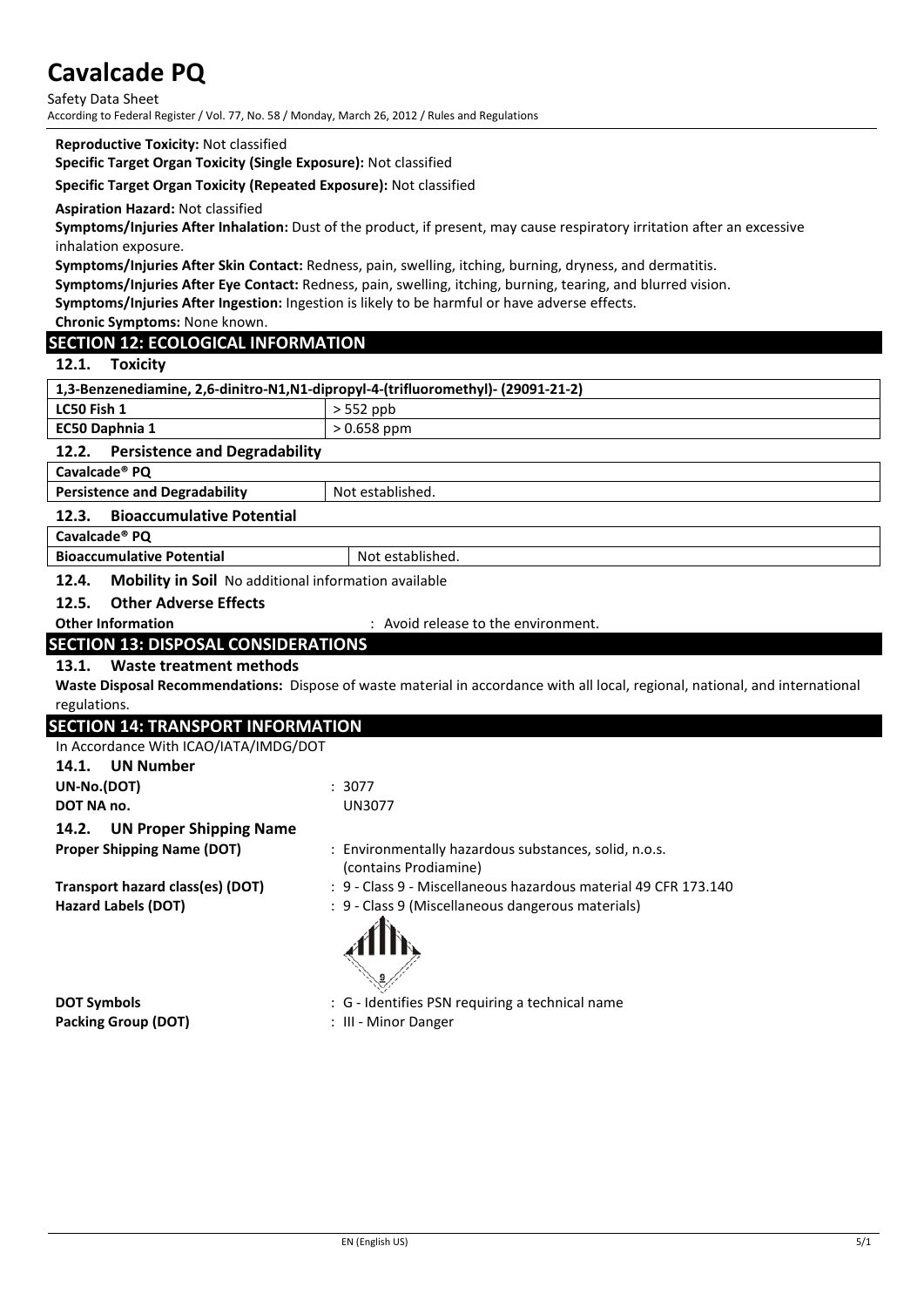Safety Data Sheet According to Federal Register / Vol. 77, No. 58 / Monday, March 26, 2012 / Rules and Regulations

| DOT Special Provisions (49 CFR 172.102)                                               | : 8 - A hazardous substance that is not a hazardous waste may be shipped under the<br>shipping description "Other regulated substances, liquid or solid, n.o.s.", as<br>appropriate. In addition, for solid materials, special provision B54 applies.<br>146 - This description may be used for a material that poses a hazard to the<br>environment but does not meet the definition for a hazardous waste or a<br>hazardous substance, as defined in 171.8 of this subchapter, or any hazard class as<br>defined in Part 173 of this subchapter, if it is designated as environmentally<br>hazardous by the Competent Authority of the country of origin, transit or<br>destination.<br>335 - Mixtures of solids that are not subject to this subchapter and environmentally<br>hazardous liquids or solids may be classified as "Environmentally hazardous<br>substances, solid, n.o.s," UN3077 and may be transported under this entry,<br>provided there is no free liquid visible at the time the material is loaded or at the<br>time the packaging or transport unit is closed. Each transport unit must be leak-<br>proof when used as bulk packaging.<br>A112 - Notwithstanding the quantity limits shown in Column (9A) and (9B) for this<br>entry, the following IBCs are authorized for transportation aboard passenger and<br>cargo-only aircraft. Each IBC may not exceed a maximum net quantity of 1,000 kg:<br>a. Metal: 11A, 11B, 11N, 21A, 21B and 21N<br>b. Rigid plastics: 11H1, 11H2, 21H1 and 21H2<br>c. Composite with plastic inner receptacle: 11HZ1, 11HZ2, 21HZ1 and 21HZ2<br>d. Fiberboard: 11G<br>e. Wooden: 11C, 11D and 11F (with inner liners)<br>f. Flexible: 13H2, 13H3, 13H4, 13H5, 13L2, 13L3, 13L4, 13M1 and 13M2 (flexible<br>IBCs must be sift-proof and water resistant or must be fitted with a sift-proof and<br>water resistant liner).<br>B54 - Open-top, sift-proof rail cars are also authorized.<br>IB8 - Authorized IBCs: Metal (11A, 11B, 11N, 21A, 21B, 21N, 31A, 31B and 31N);<br>Rigid plastics (11H1, 11H2, 21H1, 21H2, 31H1 and 31H2); Composite (11HZ1,<br>11HZ2, 21HZ1, 21HZ2, 31HZ1 and 31HZ2); Fiberboard (11G); Wooden (11C, 11D<br>and 11F); Flexible (13H1, 13H2, 13H3, 13H4, 13H5, 13L1, 13L2, 13L3, 13L4, 13M1 or<br>13M2).<br>IP3 - Flexible IBCs must be sift-proof and water-resistant or must be fitted with a<br>sift-proof and water-resistant liner.<br>N20 - A 5M1 multi-wall paper bag is authorized if transported in a closed transport<br>vehicle.<br>T1 - 1.5 178.274(d)(2) Normal 178.275(d)(2)<br>TP33 - The portable tank instruction assigned for this substance applies for granular<br>and powdered solids and for solids which are filled and discharged at temperatures<br>above their melting point which are cooled and transported as a solid mass. Solid<br>substances transported or offered for transport above their melting point are<br>authorized for transportation in portable tanks conforming to the provisions of<br>portable tank instruction T4 for solid substances of packing group III or T7 for solid<br>substances of packing group II, unless a tank with more stringent requirements for<br>minimum shell thickness, maximum allowable working pressure, pressure-relief<br>devices or bottom outlets are assigned in which case the more stringent tank<br>instruction and special provisions shall apply. Filling limits must be in accordance<br>with portable tank special provision TP3. Solids meeting the definition of an |
|---------------------------------------------------------------------------------------|------------------------------------------------------------------------------------------------------------------------------------------------------------------------------------------------------------------------------------------------------------------------------------------------------------------------------------------------------------------------------------------------------------------------------------------------------------------------------------------------------------------------------------------------------------------------------------------------------------------------------------------------------------------------------------------------------------------------------------------------------------------------------------------------------------------------------------------------------------------------------------------------------------------------------------------------------------------------------------------------------------------------------------------------------------------------------------------------------------------------------------------------------------------------------------------------------------------------------------------------------------------------------------------------------------------------------------------------------------------------------------------------------------------------------------------------------------------------------------------------------------------------------------------------------------------------------------------------------------------------------------------------------------------------------------------------------------------------------------------------------------------------------------------------------------------------------------------------------------------------------------------------------------------------------------------------------------------------------------------------------------------------------------------------------------------------------------------------------------------------------------------------------------------------------------------------------------------------------------------------------------------------------------------------------------------------------------------------------------------------------------------------------------------------------------------------------------------------------------------------------------------------------------------------------------------------------------------------------------------------------------------------------------------------------------------------------------------------------------------------------------------------------------------------------------------------------------------------------------------------------------------------------------------------------------------------------------------------------------------------------------------------------------------------------------------------------------------------------------------------------------------------------------------------------------------------------------------------------------------------------------------------------------------------------------------------------------------------------------------------------------------------------------------------------------------------------------------------------------------------------------------------------------------------|
|                                                                                       | elevated temperature material must be transported in accordance with the<br>applicable requirements of this subchapter.                                                                                                                                                                                                                                                                                                                                                                                                                                                                                                                                                                                                                                                                                                                                                                                                                                                                                                                                                                                                                                                                                                                                                                                                                                                                                                                                                                                                                                                                                                                                                                                                                                                                                                                                                                                                                                                                                                                                                                                                                                                                                                                                                                                                                                                                                                                                                                                                                                                                                                                                                                                                                                                                                                                                                                                                                                                                                                                                                                                                                                                                                                                                                                                                                                                                                                                                                                                                                        |
| <b>DOT Packaging Exceptions (49 CFR</b><br>173.xxx)<br>DOT Packaging Non Bulk (49 CFR | : 155<br>: 213                                                                                                                                                                                                                                                                                                                                                                                                                                                                                                                                                                                                                                                                                                                                                                                                                                                                                                                                                                                                                                                                                                                                                                                                                                                                                                                                                                                                                                                                                                                                                                                                                                                                                                                                                                                                                                                                                                                                                                                                                                                                                                                                                                                                                                                                                                                                                                                                                                                                                                                                                                                                                                                                                                                                                                                                                                                                                                                                                                                                                                                                                                                                                                                                                                                                                                                                                                                                                                                                                                                                 |
| 173.xxx)<br>DOT Packaging Bulk (49 CFR 173.xxx)                                       | : 240                                                                                                                                                                                                                                                                                                                                                                                                                                                                                                                                                                                                                                                                                                                                                                                                                                                                                                                                                                                                                                                                                                                                                                                                                                                                                                                                                                                                                                                                                                                                                                                                                                                                                                                                                                                                                                                                                                                                                                                                                                                                                                                                                                                                                                                                                                                                                                                                                                                                                                                                                                                                                                                                                                                                                                                                                                                                                                                                                                                                                                                                                                                                                                                                                                                                                                                                                                                                                                                                                                                                          |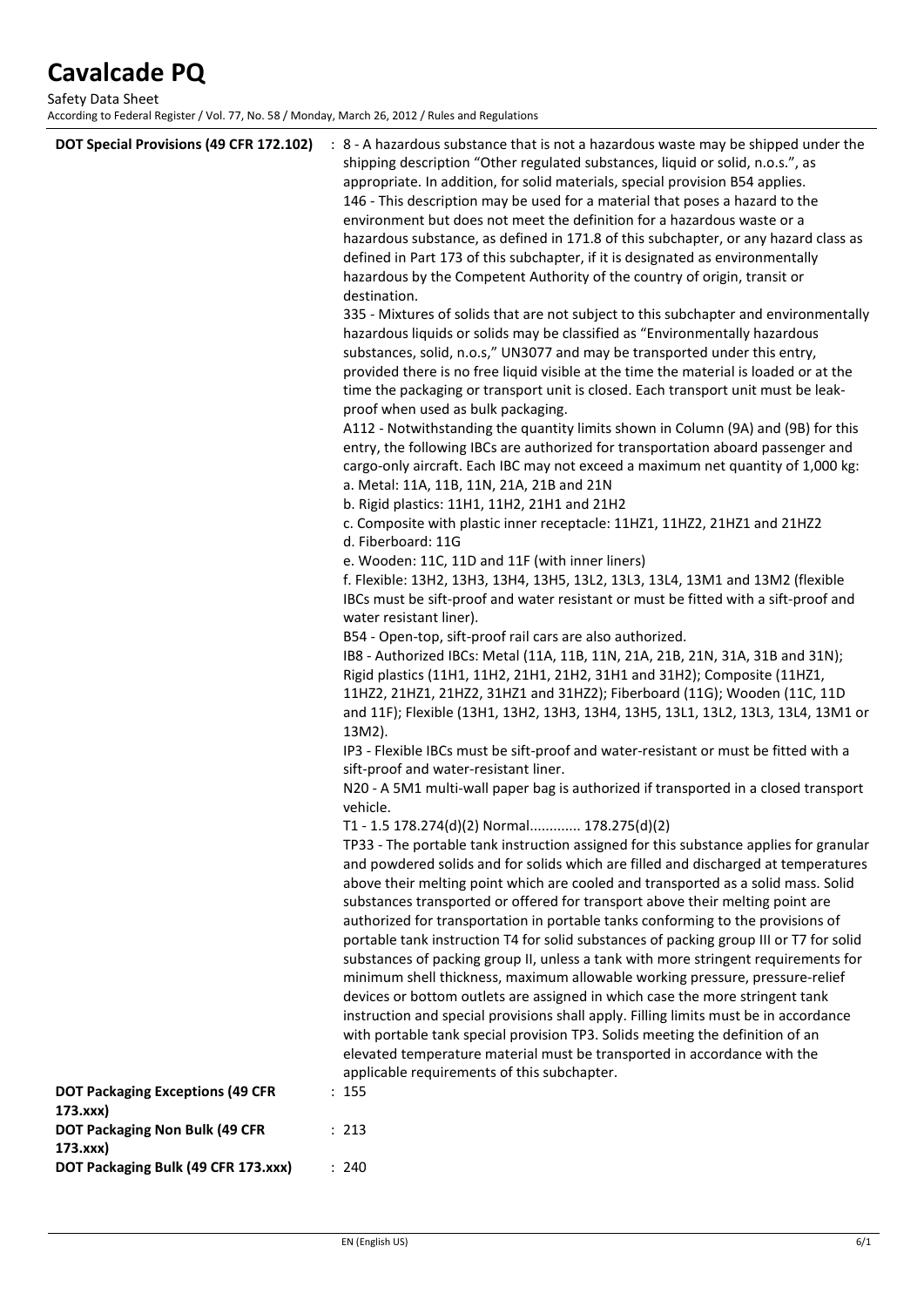Safety Data Sheet According to Federal Register / Vol. 77, No. 58 / Monday, March 26, 2012 / Rules and Regulations

| 14.3. Additional Information<br><b>Emergency Response Guide (ERG)</b><br><b>Number</b>                                                               | : 171                                                                                                      |
|------------------------------------------------------------------------------------------------------------------------------------------------------|------------------------------------------------------------------------------------------------------------|
| <b>Transport by Sea</b><br><b>DOT Vessel Stowage Location</b>                                                                                        | : A - The material may be stowed "on deck" or "under deck" on a cargo vessel and<br>on a passenger vessel. |
| <b>Air Transport</b><br><b>DOT Quantity Limitations Passenger</b><br>Aircraft/Rail (49 CFR 173.27)<br><b>DOT Quantity Limitations Cargo Aircraft</b> | : No limit<br>No limit                                                                                     |

### **Only (49 CFR 175.75)**

# **SECTION 15: REGULATORY INFORMATION**

# **15.1 US Federal Regulations**

| Cavalcade <sup>®</sup> PQ                  |                                                                                                                                                                                                                                                                                                                                                                                                                                                                                                                 |
|--------------------------------------------|-----------------------------------------------------------------------------------------------------------------------------------------------------------------------------------------------------------------------------------------------------------------------------------------------------------------------------------------------------------------------------------------------------------------------------------------------------------------------------------------------------------------|
| <b>SARA Section 311/312 Hazard Classes</b> | Immediate (acute) health hazard                                                                                                                                                                                                                                                                                                                                                                                                                                                                                 |
| <b>EPA FIFRA Pesticide Product Notice</b>  | This chemical is a pesticide product registered by the United States<br>Environmental Protection Agency and is subject to certain labeling<br>requirements under federal pesticide law. These requirements differ<br>from the classification criteria and hazard information required for<br>safety data sheets (SDS), and for workplace labels of non pesticide<br>chemicals. The hazard information required on the pesticide label is<br>reproduced below. The pesticide label also includes other important |
|                                            | information, including directions for use.                                                                                                                                                                                                                                                                                                                                                                                                                                                                      |
| <b>EPA FIFRA Signal Word</b>               | Caution                                                                                                                                                                                                                                                                                                                                                                                                                                                                                                         |
| <b>EPA FIFRA Hazard Statements</b>         | Moderate eye irritant.                                                                                                                                                                                                                                                                                                                                                                                                                                                                                          |
| <b>EPA FIFRA Precautionary Statements</b>  | HAZARDOUS TO HUMANS AND DOMESTIC ANIMALS. Avoid contact<br>with eyes or clothing. Wear protective eyewear. Wash thoroughly<br>with soap and water after handling and before eating, drinking,<br>chewing gum, using tobacco or using the toilet. Wear long-sleeved<br>shirt and long pants, shoes and gloves.                                                                                                                                                                                                   |
|                                            | $\mathbf{A}$ and $\mathbf{A}$ and $\mathbf{A}$                                                                                                                                                                                                                                                                                                                                                                                                                                                                  |

**1,3-Benzenediamine, 2,6-dinitro-N1,N1-dipropyl-4-(trifluoromethyl)- (29091-21-2)**

Listed on the United States TSCA (Toxic Substances Control Act) inventory

### **Kaolin (1332-58-7)**

Listed on the United States TSCA (Toxic Substances Control Act) inventory

### **15.2 US State Regulations**

### **Silica, amorphous, precipitated and gel (112926-00-8)**

U.S. - Massachusetts - Right To Know List

U.S. - New Jersey - Right to Know Hazardous Substance List

U.S. - Pennsylvania - RTK (Right to Know) List

### **Kaolin (1332-58-7)**

U.S. - Massachusetts - Right To Know List

U.S. - New Jersey - Right to Know Hazardous Substance List

U.S. - Pennsylvania - RTK (Right to Know) List

### **SECTION 16: OTHER INFORMATION, INCLUDING DATE OF PREPARATION OR LAST REVISION**

**Other Information Channel Exercise 3 and SCS Channel Exercise 2 and SCSS Channel SCSS Channel SCSS** in accordance with the SDS requirements of the OSHA Hazard Communication Standard 29 CFR 1910.1200.

### **GHS Full Text Phrases**:

| Aquatic Acute 1          | Hazardous to the aquatic environment - Acute Hazard Category 1   |
|--------------------------|------------------------------------------------------------------|
| <b>Aguatic Acute 2</b>   | Hazardous to the aquatic environment - Acute Hazard Category 2   |
| <b>Aquatic Chronic 1</b> | Hazardous to the aquatic environment - Chronic Hazard Category 1 |
| <b>Aquatic Chronic 2</b> | Hazardous to the aquatic environment - Chronic Hazard Category 2 |
| Comb. Dust               | Combustible Dust                                                 |